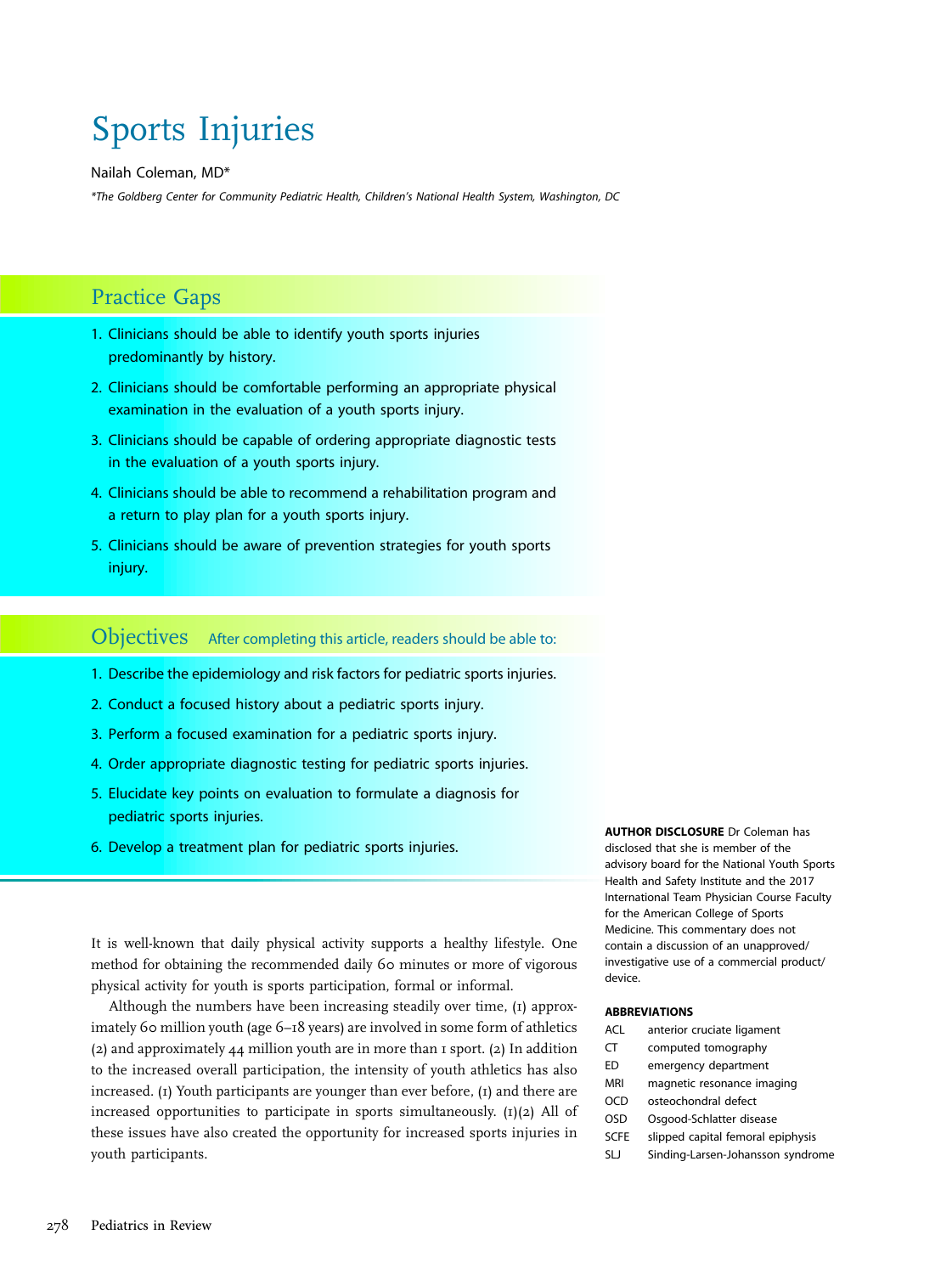Approximately 2.6 million emergency department (ED) visits each year are attributed to sports injuries in individuals aged 5 to 24 years, with the greatest percentage found in boys 5 to 14 years old. (1) The sports most commonly associated with ED visits include football, basketball, soccer, and cycling. (1) The most common injuries diagnosed in the ED ( $\sim$ 20%–30% each) include sprains, fractures, and contusions. (1) Fractures are twice as common in boys; upper extremity fractures are more common than lower extremity fractures. (1) In fact, forearm, wrist, and hand injuries account for approximately 30% to 35% of the injuries seen in the ED, and the foot and ankle compose 20%. (1)

Not all athletic injuries present acutely. Athletes can also present with overuse or chronic injuries due to repetitive stress to a certain anatomical area without adequate recovery over time.  $(I)(2)$  In concordance with acute injuries, overuse and chronic injures have also increased over time. (1) Overuse and chronic injuries can also be attributed to issues with technique, poor athlete mechanics (eg, inflexibility), improper or inadequate coaching, and unconditioned or unmaintained equipment and training areas. (1) In addition, with the decreasing age of participants has come an increase in early sports specialization, (2) which exacerbates the cycle of overuse and chronic injuries.

Current recommendations to prevent overuse and chronic injuries in youth sports participation include incorporating 1 to 2 days off per week and 2 to 3 months off per year. (2) It is also recommended that athletes delay sports specialization until late puberty. (2)

#### UNIQUENESS OF THE PEDIATRIC ATHLETE

Although youth and adults all have the same basic body components, there are certain aspects of the youth athlete that can make them vulnerable to musculoskeletal injury. Because they are still growing, youth athletes possess open growth plates, which, as the weak link in the musculoskeletal chain, can more easily sustain injury, leading to disturbances of the growth plates, the apophyses, and the joint surfaces. (1) Osteochondroses are the bone-cartilage disturbances that can occur in youth athletes. (3) Although they have no known cause, their occurrence is potentially related to anatomical issues, rapid growth, vascular disturbances, acute or chronic trauma, and hereditary factors. (3) Apophysitis is one type of osteochondrosis that occurs at the attachment of a tendon to a bone with a secondary ossification center (apophysis) that becomes inflamed/irritated, (3) usually from chronic pulling or traction.

With the increase in youth sports participation and the variety of acute and chronic injuries that youth athletes can sustain, a pediatric provider's understanding of youth sports injuries, from history to treatment and prevention, will help young athletes continue to participate safely and effectively from young ages into adulthood.

#### GENERAL EVALUATION

#### **History**

When a young athlete presents to the clinic with a musculoskeletal concern, taking a good history can help lead to an accurate diagnosis and, thus, an effective treatment plan. Although they are extremely resilient, youth athletes can present with complaints from head to toe. Despite the variety of locations of discomfort, the important questions to ask about the nature of their pain are relatively constant. For example, if a youth athlete presents with back pain, a provider first needs to determine the exact location of pain (have them point with 1 finger), its character, whether it is acute or chronic, how long the pain has been present, and the frequency and intensity of pain episodes. (4) A reason for the pain is also helpful, including a description of the injury or inciting event for acute pain or a change in activity or activity level for overuse or chronic pain. (4) A provider should also determine the effect of the pain on the athlete's regular activities and athletics and what makes the pain better or worse. (4)

Some athletes can struggle with describing the mechanism of injury, particularly if the injury happened quickly during an athletic event. With the advent of small video cameras and cell phone video, however, there is a possibility that the injury episode is on video. Video might also help highlight a gross mechanical or training issue that may be contributing to or resulting from the athlete's pain. A Formal Motion Analysis is required for an in-depth and detailed evaluation of an athlete's mechanics.

When seeing a young athlete in the clinic, it is also important to ask about treatments tried or provided to the athlete before arriving at the clinic. Did he or she visit an ED or urgent care center? Did he or she work with the certified athletic trainer at school? Has he or she already tried physical therapy or chiropractic care? Were any of these previous services helpful?

Because not all pain is from an injury, acute or chronic, remember that athletes are humans, too, and can develop other conditions that can contribute to musculoskeletal pain, including tumors, rheumatologic conditions, and infections. (4) On review of systems, remember to ask about night pain, fever, weight loss, and morning stiffness. (4)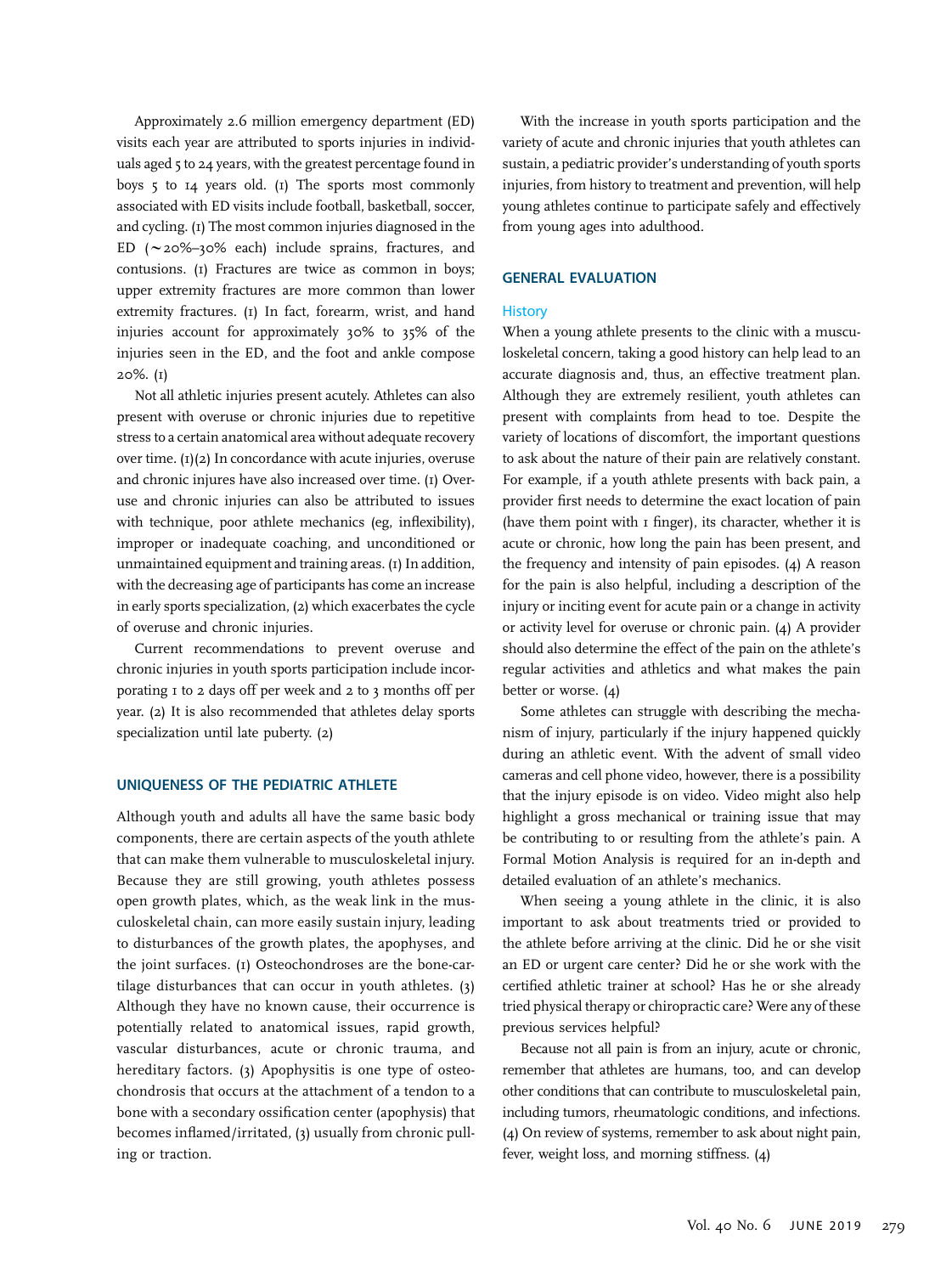#### **Examination**

The provider should begin the physical examination by taking the injured athlete's history and observing the athlete's body position and ease of movement, (4) which can provide additional clues to the area of injury and the associated functional changes. After the history is completed, the anatomical area(s) of concern should be unclothed for observation, noting symmetry with the unaffected side, swelling, deformity, or skin disturbance. When conducting the examination, it is always important to assess the joints above and below the painful area because the athlete's concern may involve referred pain. (2) In addition to the ease of motion, a provider should also assess the range of motion of the area of concern, (4) noting deficiencies and in what direction of motion. The static (ie, ligaments) and dynamic (ie, muscles) joint stabilizers should be tested, (2) which will also assess other less evident injuries to the area and functional changes. The neurovascular status of the area should also be evaluated by checking pulses and capillary refill. (2) In youth athletes, one should assume a physeal injury if there is tenderness to palpation over the growth plate, even if the radiographs are negative. (1)

#### Diagnostic Testing

The most commonly used diagnostic study in evaluating musculoskeletal injuries is the radiograph, which helps to rule in or out a bony abnormality. (2)(3) Providers should consider obtaining images of the contralateral side if ipsilateral images raise the question of there being an anatomical variant versus a clinically relevant radiologic difference.  $(2)(3)$  Because radiographs are in only I plane, at least 2 views should always be obtained, typically anteroposterior and lateral.

#### Management

Unless noted later herein, most sports injuries benefit from a period of rest. Absolute rest, if a fracture is assumed or confirmed, involves immobilization of the area so as to prevent use. Conversely, relative rest involves simple avoidance of the offending activity. A period of immobilization, in a splint, cast, or brace, can be helpful for pain control and stability. Treatment with anti-inflammatory medications or analgesics and cryotherapy (ie, ice) can also help with pain control and swelling. (1) If a fracture has been ruled out and pain has resolved, a period of rehabilitation (at home or with a physical therapist) and a gradual return to activity can begin. Therapy considerations include stretching and strengthening exercises of the involved and coordinating muscle groups.  $(1)(2)(3)(4)(5)(6)$ 

#### SPECIFIC INJURIES

Although it is important to understand the general evaluation and management of pediatric sports injuries, specific injuries to individual joints can require unique evaluation and management considerations, as indicated in this section and the Table.

#### Knee

Whereas upper extremity injuries present with greater prominence to the ED, outpatient pediatric providers are typically confronted with youth athletes with knee pain, both acute and chronic.

Acute knee pain in youth athletes can commonly present as patellar injury or anterior cruciate ligament (ACL) tear. Patellar dislocations, or lateral movement of the patella outside the femoral groove, typically occur with the femur in internal rotation and the foot planted. As the athlete contracts his or her quadriceps, the patella is pulled laterally. This injury is more common in female athletes 14 to 18 years of age. After acquiring a history with the mechanism noted previously herein, the examiner will note tenderness to palpation around the patella, particularly medially, and a positive apprehension test, a maneuver during which the examiner tries to pull the patella laterally, causing the athlete to be anxious that the injury is about to recur. Radiographs may reveal bony abnormalities, especially osteochondral defects (OCDs), caused by the bone-sliding-over-bone mechanism of injury. Because additional injuries are possible with a patellar dislocation, if it is suspected by history or examination, a magnetic resonance imaging (MRI) study should be obtained. After reduction, which usually occurs spontaneously or is completed in the ED, the knee should be immobilized for 2 to 3 weeks, allowing for weightbearing as tolerated. Rehabilitation and gradual return to activity can begin thereafter. Surgical referral should be considered for those with recurrent dislocations (15%–44%) or with bony abnormalities (eg, OCD) on imaging. Unfortunately, patellar dislocations tend to be associated with a decline in sports participation. (1) A more common injury with a mechanism similar to patellar dislocation is a patellar subluxation, an injury during which the patella slides laterally in the femoral groove but remains in the space. Athletes with patellar subluxations can present with the same symptoms of patellar dislocation. Depending on the athlete's current status, management may be similar to that of a patellar dislocation if the patient is more severely affected; if less severe, management may be typical for musculoskeletal disorders, as noted previously herein, (1) with the addition of the use of a patellar stability brace to help maintain the patella in the femoral groove.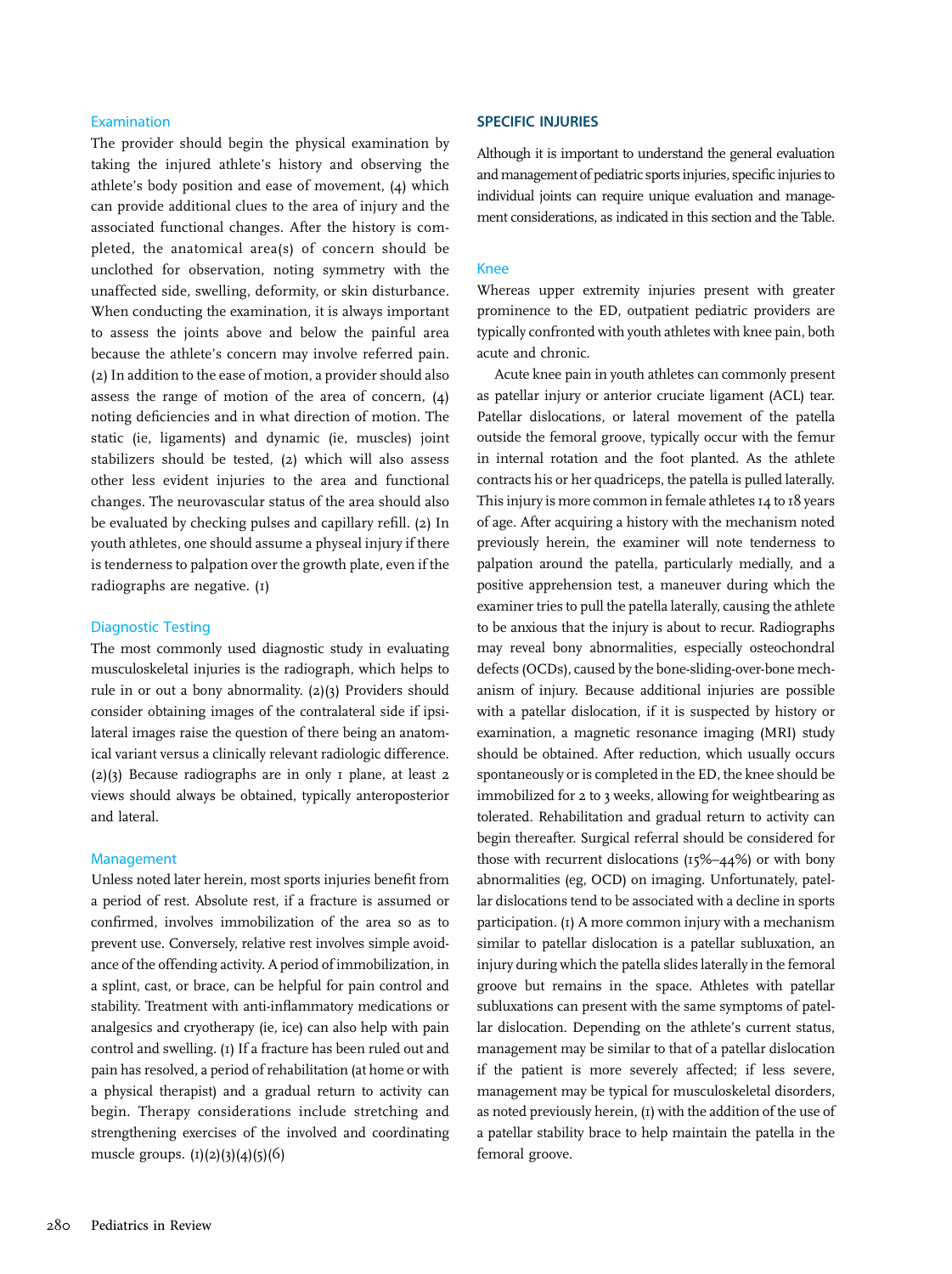| TABLE. Common Pediatric Sports Injur                                              |                                                                           | les                                                                                                                |                                                                                                                                                                     |                                                                                 |                                                                                                                |                                                                                                                                        |                                                                                   |
|-----------------------------------------------------------------------------------|---------------------------------------------------------------------------|--------------------------------------------------------------------------------------------------------------------|---------------------------------------------------------------------------------------------------------------------------------------------------------------------|---------------------------------------------------------------------------------|----------------------------------------------------------------------------------------------------------------|----------------------------------------------------------------------------------------------------------------------------------------|-----------------------------------------------------------------------------------|
| INJURY                                                                            | AGE AND SEX                                                               | <b>SPORTS</b>                                                                                                      | MECHANISM                                                                                                                                                           | <b>HISTORY</b>                                                                  | TREATMENT                                                                                                      | EXAMINATION                                                                                                                            | <b>TESTS</b>                                                                      |
| (Osgood-Schlatter<br>disease) (1)(2)<br>Tibial tubercle<br>apophysitis            | $11 - 15y$<br>Щ<br>$\stackrel{\wedge}{\geq}$                              | pivoting/cutting<br>Running, jumping,                                                                              | Traction                                                                                                                                                            | Typically no injury                                                             | Relative rest, ice, NSAIDs; Tenderness and<br>Patellar tendon strap<br><b>PT/rehab</b>                         | tubercle ± pain with<br>prominence of tibial<br>resisted extension<br>swelling and                                                     | Radiographs not<br>needed                                                         |
| patellar pole pain)<br>syndrome (distal<br>Sinding-Larsen-<br>Johansson<br>(1)(2) | $10-14y$<br>$\begin{array}{c}\n\vdash \\ \wedge \\ \ge\n\end{array}$      | Running, jumping,<br>kicking                                                                                       | Traction                                                                                                                                                            | Typically no injury                                                             | Relative rest, ice, NSAIDs;<br>Patellar tendon strap<br>PT/rehab                                               | otherwise normal<br>Tenderness distal<br>patellar pole,                                                                                | versus irregularity at<br>distal patellar pole<br>Radiographs normal              |
| Patellofemoral pain<br>syndrome (1)                                               | $\begin{aligned} &\geq\\ &\in \ \wedge \end{aligned}$                     | Athletics with increased NA<br>patellofemoral joint<br>climbing<br>(eg, running,<br>jumping,<br>load at<br>stairs) |                                                                                                                                                                     | Typically no injury                                                             | excessive pronators<br>Arch supports for<br>PT/rehab                                                           | otherwise normal<br>Mild peripatellar<br>patellar grind,<br>discomfort, +                                                              | Radiographs not<br>needed                                                         |
| ACL (1)                                                                           | $\begin{aligned}\n &\geq 11 \vee \\  &3-7 \times F > M\n\end{aligned}$    | Multiple                                                                                                           | hyperextension on<br>Pivot/twist or<br>landing                                                                                                                      | weightbearing, feels<br>instant swelling, no<br>Pop with pain and<br>"unstable" | Surgery                                                                                                        | Effusion, + Lachman<br>test                                                                                                            | MRI (definitive)<br>Radiographs                                                   |
| Patellar dislocation (1)<br>and patellar<br>subluxation                           | $\frac{14-18}{F} y$                                                       | Multiple                                                                                                           | rotated femur with a<br>Quadriceps contraction<br>dislocation typically<br>planted foot pulls<br>on an internally<br>patella laterally;<br>spontaneously<br>reduces | Same as mechanism                                                               | recurrent or bony<br>dislocation knee<br>rehab, surgery if<br>immobilizer, PT/<br>abnormality<br>Reduction for | + apprehension test,<br>(especially medially),<br>(similar mechanism<br>peripatellar area<br>-Lachman test<br>Tenderness in<br>to ACL) | Radiographs ± MRI                                                                 |
| Calcaneal apophysitis<br>(Sever disease)<br>(1)(2)(3)                             | $\begin{array}{c}\n8-13 \\ N \rightarrow F\n\end{array}$<br>$\frac{1}{2}$ | in cleats and<br>Ground impact sports;<br>gymnasts<br>athletes                                                     | compression<br>Traction versus                                                                                                                                      | Heel pain (especially<br>with activity) (3)                                     | Relative rest, ice, NSAIDs;<br>PT/rehab heel cups                                                              | squeeze, tenderness<br>at Achilles insertion,<br>Achilles tightness,<br>weak dorsiflexion<br>Pain with calcaneal                       | Radiographs normal ±<br>fragmented<br>apophysis                                   |
| Lateral ankle sprain (1)                                                          | $\overline{a}$                                                            | Jumping, pivoting,<br>uneven ground                                                                                | Inversion                                                                                                                                                           | Rolled ankle                                                                    | suspected growth<br>plate injury<br>Immobilize if<br>PT/rehab<br>RICE                                          | decreased range of<br>affected ligaments,<br>tenderness over<br>Swelling and<br>motion                                                 | meets Ottawa Ankle<br>Radiographs (if skeletal<br>immaturity, or<br>Rules if not) |
|                                                                                   |                                                                           |                                                                                                                    |                                                                                                                                                                     |                                                                                 |                                                                                                                |                                                                                                                                        |                                                                                   |

Continued Continued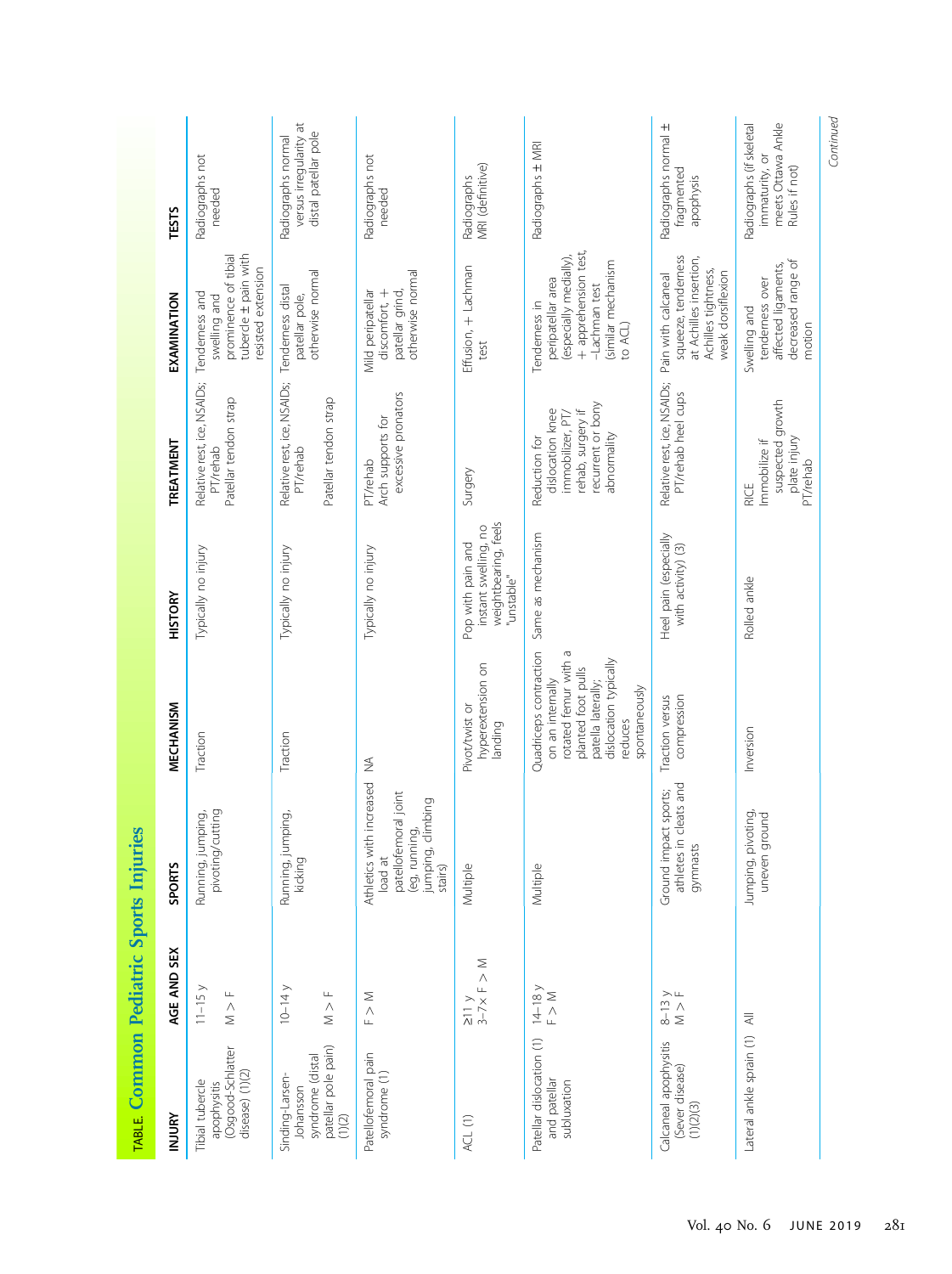| TABLE. (Continued)                                                       |                                                                                                      |                                                                                                            |                                     |                                                                                                                                               |                                                                                                                                                                        |                                                                                                          |                                                                                                                                                                             |
|--------------------------------------------------------------------------|------------------------------------------------------------------------------------------------------|------------------------------------------------------------------------------------------------------------|-------------------------------------|-----------------------------------------------------------------------------------------------------------------------------------------------|------------------------------------------------------------------------------------------------------------------------------------------------------------------------|----------------------------------------------------------------------------------------------------------|-----------------------------------------------------------------------------------------------------------------------------------------------------------------------------|
| INJURY                                                                   | AGE AND SEX                                                                                          | <b>SPORTS</b>                                                                                              | MECHANISM                           | <b>HISTORY</b>                                                                                                                                | TREATMENT                                                                                                                                                              | EXAMINATION                                                                                              | <b>TESTS</b>                                                                                                                                                                |
| spondylolisthesis<br>Spondylolysis and<br>(2)(4)                         | (spondylolisthesis)<br>16y                                                                           | $(t$ hrowers > rowers ><br>gymnasts > weight<br>Repetitive extension<br>lifters)                           | hyperextension<br>Repetitive spinal | Low back pain ± radiate<br>worse with extension<br>to buttocks or thighs,<br>typically gradual,<br>and twisting, no<br>neurologic<br>symptoms | refer to orthopedics<br>Relative rest PT/rehab<br>spondylolisthesis ><br>treatment failure,<br>symptoms or<br>controversial<br>50% or with<br>neurologic<br>Bracing is | lordosis, + Stork test,<br>increased lumbar<br>paraspinous area<br>± tenderness in<br>Tight hamstrings,  | views; oblique views<br>with scotty dog sign<br>Radiographs with AP,<br>t<br>with collar; ± MRI,<br>$emission$ $CT$ or<br>lateral, oblique<br>single-photon<br>bone scan    |
| Low back strain (4)                                                      | ₹                                                                                                    | ₹                                                                                                          | Multiple                            | Typically acute                                                                                                                               | Ice > heat massage<br>Relative rest<br>Stretching<br><b>NSAIDs</b>                                                                                                     | raise (± back pain),<br>normal neurologic<br>Negative straight leg<br>examination                        | Radiographs if pain for<br>$\geq$ 3 wk                                                                                                                                      |
| Slipped capital femoral<br>epiphysis (5)                                 | Blacks > Hispanics<br>> whites<br>$\frac{1}{2}$                                                      | All (obese)                                                                                                | $\frac{1}{2}$                       | knee pain; limp ± pain<br>Hip, inguinal, thigh, or                                                                                            | surgical stabilization<br>nonweightbearing<br>Immediate                                                                                                                | affected hip, antalgic<br>limitation of internal<br>External rotation at<br>gait, pain with/<br>rotation | Radiographs of pelvis<br>(AP and frog leg)                                                                                                                                  |
| Legg-Calve-Perthes<br>disease (5)                                        | $\begin{aligned} \mathbb{I} &\geq \mathbb{I} \\ \mathbb{M} &\geq \mathbb{I} \end{aligned}$<br>$4-8y$ | ₹                                                                                                          | $\frac{1}{2}$                       | Limp without pain; knee<br>pain (referred)                                                                                                    | Surgery at discretion of<br>Conservative<br>surgeon                                                                                                                    | rotation in abduction;<br>external rotation<br>Pain with internal<br>preference for                      | Radiographs                                                                                                                                                                 |
| Hip apophyseal injury<br>(1)(2)                                          | $10-25y$                                                                                             | gymnastics, hockey)<br>twisting sport (eg,<br>soccer, football,<br>kicking, pivoting,<br>Running, jumping, | Traction                            | Pain and popping                                                                                                                              | 2-cm displacement<br>PT/rehab, surgery for<br>Rest, ice, crutches<br>management<br>conservative<br>or if failed                                                        | of associated muscle<br>pain with active use<br>Swelling, tenderness,<br>or passive stretch              | evaluate fragment<br>displacement and<br>to assess healing<br>Radiographs to                                                                                                |
| epiphysiolitis (Little<br>League shoulder)<br>(2)(6)<br>Proximal humeral | $11 - 16y$                                                                                           | Baseball pitchers                                                                                          | Traction (torque)                   | decreased speed and<br>throwing program<br>accuracy, (2) may<br>have increased<br>Pain, arm fatigue,<br>recently                              | PT/rehab, appropriate<br>pitch counts and<br>Rest from throwing<br>rest                                                                                                | rotation, ± decreased<br>humerus, pain with<br>Tenderness proximal<br>resisted external<br>motion        | include axillary view<br>widening of physis;<br>radiographs should<br>compare opposite<br>humerus at 30° of<br>external rotation,<br>and view with<br>Radiographs ±<br>side |
|                                                                          |                                                                                                      |                                                                                                            |                                     |                                                                                                                                               |                                                                                                                                                                        |                                                                                                          | Continued                                                                                                                                                                   |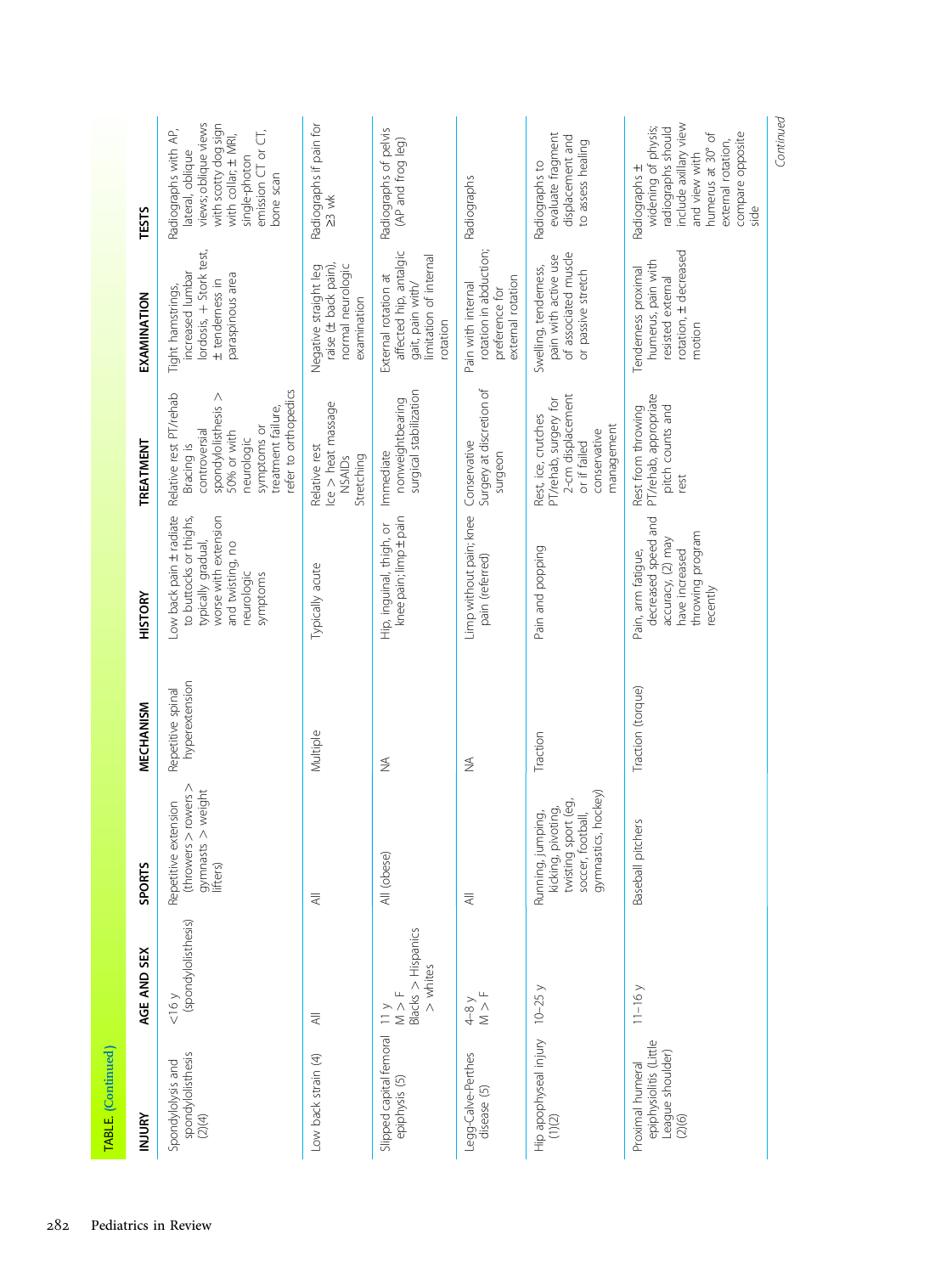| TABLE. (Continued)                                                             |                                       |                                                          |                                                                                                                                                                                                   |                                                         |                                                                                                                                                      |                                                                                                          |                                                                                           |
|--------------------------------------------------------------------------------|---------------------------------------|----------------------------------------------------------|---------------------------------------------------------------------------------------------------------------------------------------------------------------------------------------------------|---------------------------------------------------------|------------------------------------------------------------------------------------------------------------------------------------------------------|----------------------------------------------------------------------------------------------------------|-------------------------------------------------------------------------------------------|
| <b>INJURY</b>                                                                  | AGE AND SEX                           | <b>SPORTS</b>                                            | MECHANISM                                                                                                                                                                                         | <b>HISTORY</b>                                          | <b><i>TREATMENT</i></b>                                                                                                                              | EXAMINATION                                                                                              | TESTS                                                                                     |
| Traumatic dislocation/ Adolescents (males<br>instability (shoulder)<br>(1)(2)  | sustain recurrence)<br>more likely to | Basketball, overhead<br>throwing                         | Force applied with arm<br>in abduction and<br>external rotation                                                                                                                                   | Same as mechanism                                       | strength surgery for<br>athletes in contact<br>PT/rehab to improve<br>Immobilize initially<br>motion and<br>sports                                   | Shoulder asymmetry                                                                                       | evaluate fractures or<br>other concomitant<br>bony injuries<br>Radiographs to             |
| instability (shoulder)<br>Multidirectional<br>$\widehat{\epsilon}$             | $\leq$ $\land$                        | Gymnasts and<br>swimmers                                 | $\frac{1}{2}$                                                                                                                                                                                     | Recurrent subluxation<br>and spontaneous<br>reduction   | PT/rehab                                                                                                                                             | Multiligament laxity                                                                                     | $\stackrel{\leq}{\geq}$                                                                   |
| apophysitis (Little<br>Medial epicondyle<br>League elbow)<br>$(1)$ $(2)$ $(6)$ | $\times 10 \times$                    | Throwing (especially<br>pitching)                        | Traction versus avulsion Pain worst at late                                                                                                                                                       | cocking; decreased<br>velocity/distance                 | Rest from throwing; PT/ Tenderness at medial<br>stabilization for >5-<br>mm displacement;<br>appropriate pitch<br>counts and rest<br>rehab; surgical | epicondyle; pain with<br>pronation; pain with<br>resisted wrist flexion<br>valgus stress<br>and forearm  | symptoms, such as<br>ocking); compare<br>opposite side<br>Radiographs (if<br>mechanical   |
| OCD (capitellum) (6)                                                           | $> 10$ y<br>$\frac{1}{\lambda}$       | Throwers, gymnasts                                       | Compression                                                                                                                                                                                       | Lateral elbow pain with<br>weightbearing<br>throwing or | fragment or concern<br>Relative rest, surgery if<br>unstable (ie, bony<br>for dislodgment)                                                           | potential mechanical<br>pronation, effusion,<br>Decreased extension<br>signs/symptoms<br>and supination/ | Radiographs initially,<br>cartilage integrity/<br>demonstrates<br>although MRI<br>surtace |
| Distal radial epiphysitis 10-14 y<br>(gymnast wrist) (2)                       |                                       | (especially,<br>floor, beam, and<br>Gymnastics<br>horse) | Compression and shear Participation in sport                                                                                                                                                      |                                                         | Relative rest, ice, NSAIDs,<br>wrist brace; PT/rehab                                                                                                 | tenderness at distal<br>Normal motion,<br>adial physis                                                   | physeal widening<br>Radiographs with                                                      |
|                                                                                |                                       |                                                          | ACL=anterior avciate liaament, AP=anteroposterior; CT=computed tomography, MRI=magnetic resonance imaging; WA=not available; NSAID=nonsteroidal anti-inflammatory drug; OCD=osteochondral defect; |                                                         |                                                                                                                                                      |                                                                                                          |                                                                                           |

ACL≡anterior cruciate ligament; AP≡anteroposterior; CT∈computed tomography; MRI≚magnetic resonance imaging; NA≡noridal anti-inflammatory drug; OCD=osteochondral defect; .<br>สู้ n Áir יצי ייפי ACL=anterior cruciate iigament; AP=anteroposterior; CI=computed tomography; MKI=magr<br>PT=physical therapy; rehab=rehabilitation; RICE=rest, ice, compression, and elevation. PT=physical therapy; rehab=rehabilitation; RICE=rest, ice, compression, and elevation.

**I**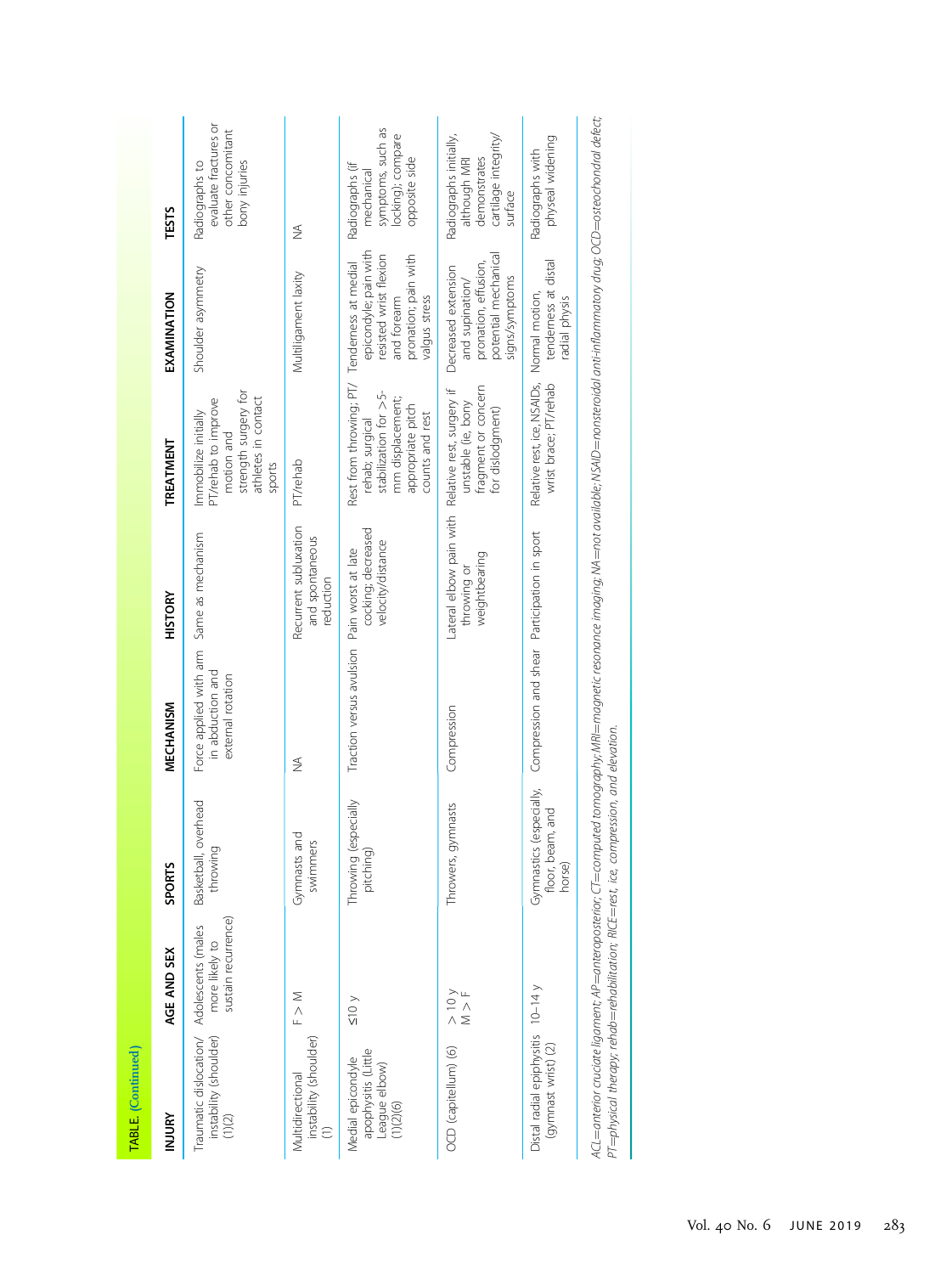With the increase in intensity of youth athletics, ACL tears are increasing in incidence. Their mechanism of injury mirrors, in part, that of patellar dislocation. Athletes will note pain and popping during a pivoting (ie, stop and twist) maneuver or with knee hyperextension on landing from a jump. Seventy percent of ACL tears are also accompanied by a meniscal tear; 46% occur with a cartilage injury. Tears of the ACL occur more commonly in those 11 years and older and in females  $(3–7 \times)$  more than in males.  $(I)$ After the mechanism of injury noted previously herein, athletes will typically complain of immediate swelling, an inability to bear weight on the leg, and a feeling of instability. On examination they will have a large effusion and a positive Lachman test,  $(I)$  during which the knee is flexed to 20 $\degree$  to 30° and, with stabilization of the femur, the tibia is quickly pulled anteriorly to assess the ability of the ACL to stop the forward motion. A quick stop, or end point, signals that the ACL is intact; absence of the end point signals a concern that the ligament has been torn. Radiographs will demonstrate the effusion and may show medial tibial plateau injuries; however, the definitive test for an ACL tear is MRI. For athletes involved in pivoting sports, surgical intervention is necessary for ACL reconstruction. (1)



Figure. Patellar tendon strap placed above the tibial tubercle and below the patella.

Overuse and chronic knee injuries will also present to the pediatric clinic and typically involve the anterior knee. Chronic pulling on the tibial tubercle apophysis from the quadriceps via the patellar tendon can lead to tibial tubercle apophysitis, or Osgood-Schlatter disease (OSD). (1) Although it can occur in both knees, it is typically unilateral. (1) It occurs most commonly during periods of rapid growth (2) from 11 to 15 years of age. (1) Males are more commonly affected. (1)(2) Running, jumping, and pivoting, in other words sports that involve quadriceps contraction, can lead to or worsen this condition.  $(I)(2)$  Athletes in sports with these activities will often present with tenderness to palpation and swelling at the tibial tubercle, which may also be prominent on visualization. They may also experience pain with resisted extension (1) (ie, increasing the pulling forces on the tibial tubercle). Radiographs are not necessary to diagnose OSD alone. (2) Management is typical for musculoskeletal disorders, as noted previously herein, with the addition of the use of a patellar tendon strap to help offset the pulling forces on the tibial tubercle during athletics (Fig). (1)

Chronic pulling of the patellar tendon can also occur at its proximal attachment, resulting in distal patellar pole pain or Sinding-Larsen-Johansson syndrome (SLJ). (1) This syndrome occurs in slightly younger athletes (10–13 years of age) (1) and is more common in males. (2) Because it involves the same structures and a similar mechanism, commonly offending sports include those with running, jumping, and kicking. (1) On examination, athletes will have tenderness to palpation at the distal patellar pole. (1) Radiographs are often normal, but irregularity at the distal patellar pole can sometimes be seen. (2) Management is typical for musculoskeletal disorders, as noted previously herein, with the addition of the use of a patellar tendon strap to help offset the pulling forces during athletics. (1)

Patellofemoral pain syndrome is the name given to chronic anterior knee pain (1) that involves the mechanics of patellar motion in the femoral groove. Unlike OSD or SLJ, patellofemoral pain syndrome is more common in females, particularly in athletics that involve increased load at the patellofemoral joint; thus, running, jumping, and climbing stairs can all cause pain. Patellofemoral pain syndrome often occurs without injury or mechanical symptoms. On examination, athletes may experience mild peripatellar discomfort with palpation and present a positive patellar grind test, (1) during which the examiner slides the patella inferiorly toward the foot (with the knee in extension) and asks the athlete to contract the quadriceps muscle. A positive test will result in pain and a grinding sensation. (1) As referenced previously herein, when conducting the examination, it is always important to assess the joint above (ie, the hip for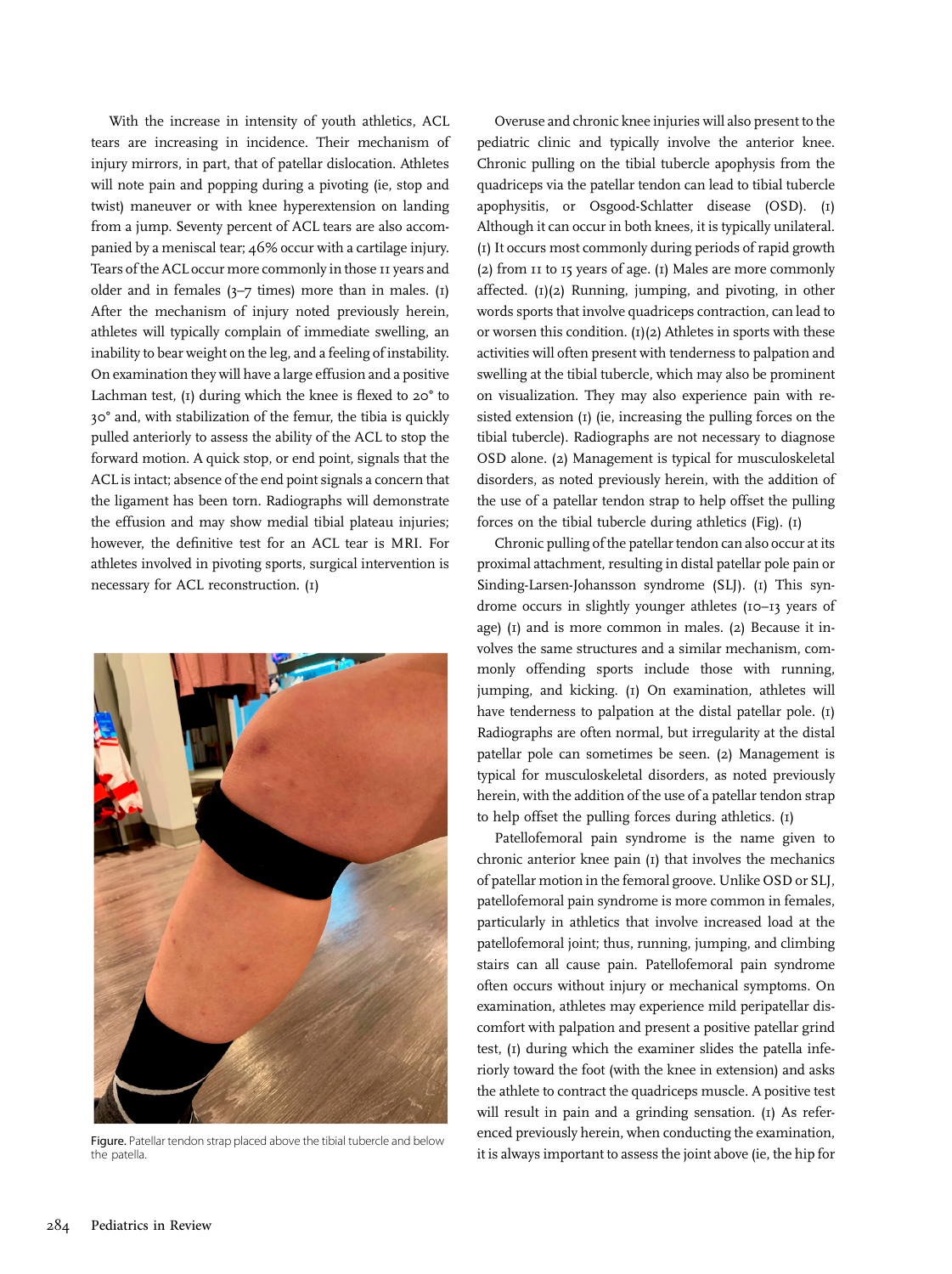the knee) because the athlete's concern may involve referred pain (2) from the hip and be due to a slipped capital femoral epiphysis (SCFE, detailed later herein). Management is typical for musculoskeletal disorders, as noted previously herein. Arch supports may be useful for athletes with excessive foot pronation. (1)

#### Foot and Ankle

As noted earlier, athletes often present for care for foot and ankle injuries. These injuries are the second most common reason for youth athlete acute visits to their primary care physician. (3)

Two of the most common complaints seen in the pediatric clinic include calcaneal apophysitis and lateral ankle sprain. Chronic pulling of the Achilles tendon on the calcaneal apophysis results in calcaneal apophysitis or Sever disease.  $(I)(3)$  Unlike OSD, calcaneal apophysitis is often bilateral. (3) Athletes with calcaneal apophysitis are often younger than those with OSD, ranging from 8 to 13 years of age.  $(1)(2)(3)$  Males are more commonly affected. Commonly associated sports are those with significant ground impact forces, (1) such as those experienced by cleated athletes and gymnasts. (2) In the clinic, athletes may report heel pain, particularly with weightbearing activity. (3) On examination they may experience pain with calcaneal squeeze (medial and lateral compression at the growth plate)  $(1)(2)(3)$  and tenderness to palpation at the Achilles insertion. (3) They may also have tight Achilles tendons and weak dorsiflexion strength. (3) Radiographs are often normal, but irregularity at the calcaneal apophysis can sometimes be seen. (2) Management is typical for musculoskeletal disorders, as noted previously herein, with the addition of the use of heel cups to provide cushion and to mitigate compressive forces with weightbearing.  $(1)(2)(3)$ 

A lateral ankle sprain, a stretch or tear of one of the lateral ligaments in the ankle, most commonly results from an inversion injury. (1) Sports that facilitate this motion include those with jumping, pivoting, and running on uneven ground. The most commonly affected ligaments are the anterior talofibular ligament and the calcaneofibular ligament. (1) Athletes will often present saying they "rolled their ankle." They may also note swelling and a popping at the time of injury, as well as an inability to return to the game and bear weight on that foot. On examination they will display swelling and tenderness over the affected ligaments, as well as decreased range of motion. (1) Radiographs should be obtained if the athlete is still skeletally immature or if the athlete's condition meets the Ottawa Ankle Rules criteria. (1) According to the Ottawa Ankle Rules, radiographs should be obtained if there is inability to bear weight at the time of injury or at the initial medical evaluation and if there is pain or tenderness at any of the bony prominences of the ankle/ foot (ie, the tip or posterior portion of either malleolus, the base of the fifth metatarsal, or the navicular bone). Management is typical for musculoskeletal disorders, as noted previously herein, except for initial immobilization if a growth plate injury is suspected based on physeal tenderness on examination (even with negative radiographic findings, a Salter-Harris I fracture could be present). (1) Reassessment with a physical examination and imaging at 3 weeks can either rule out or rule in a fracture at that time, (1) and definitive treatment with casting can begin or rehabilitation with exercises and bracing can be initiated.

#### Back

Back pain is another common problem for youth athletes, be it from a bony or muscular injury. Fifty percent of adolescent athletes can present to the clinic with back pain.  $(2)(4)$ 

Athletes involved in sports with repetitive extension (eg, throwers, rowers, gymnasts, and weight lifters) can experience a fracture of the pars interarticularis (2)(4) or spondylolysis. A pars fracture can be unilateral or bilateral; however, if bilateral, the absence of connection can allow the upper vertebral body to slip forward on top of the lower vertebral body, a phenomenon called spondylolisthesis. (2)(4) The percentage of slippage is graded in quarters from 0% to 100%. (2)(4) Spondylolisthesis is more common in athletes younger than 16 years. (2) Athletes with either condition will present to the clinic with low back pain that may or may not radiate to the buttocks or thighs. (2) Their gradually developing pain is worse with extension and twisting motions. (4) They deny neurologic symptoms. (4) An examiner might note increased lumbar lordosis, tight hamstrings, tenderness to paraspinous palpation, and a positive stork test, (2) during which the athlete stands, raises 1 knee, and extends the back. Increased pain on the symptomatic side is positive. Radiographs should include oblique views (taken at an angle to the patient's right and left), which may demonstrate a scotty dog with a collar (ie, the fracture site). (2)(4) Additional imaging with MRI, computed tomography (CT), single-photon emission CT (SPECT), or bone scan may be warranted. (2)(4) Management is typical for musculoskeletal disorders, as noted previously herein; however, bracing can also be considered but is controversial at this time. (2) Patients with spondylolisthesis and greater than 50% slippage (ie, grade III or IV) or neurologic symptoms and patients with either spondylolysis or spondylolisthesis and treatment failure should be referred to orthopedics. (4)

Six percent of athletes may present with a low back strain. (4) Although it causes pain, it is still a benign condition, and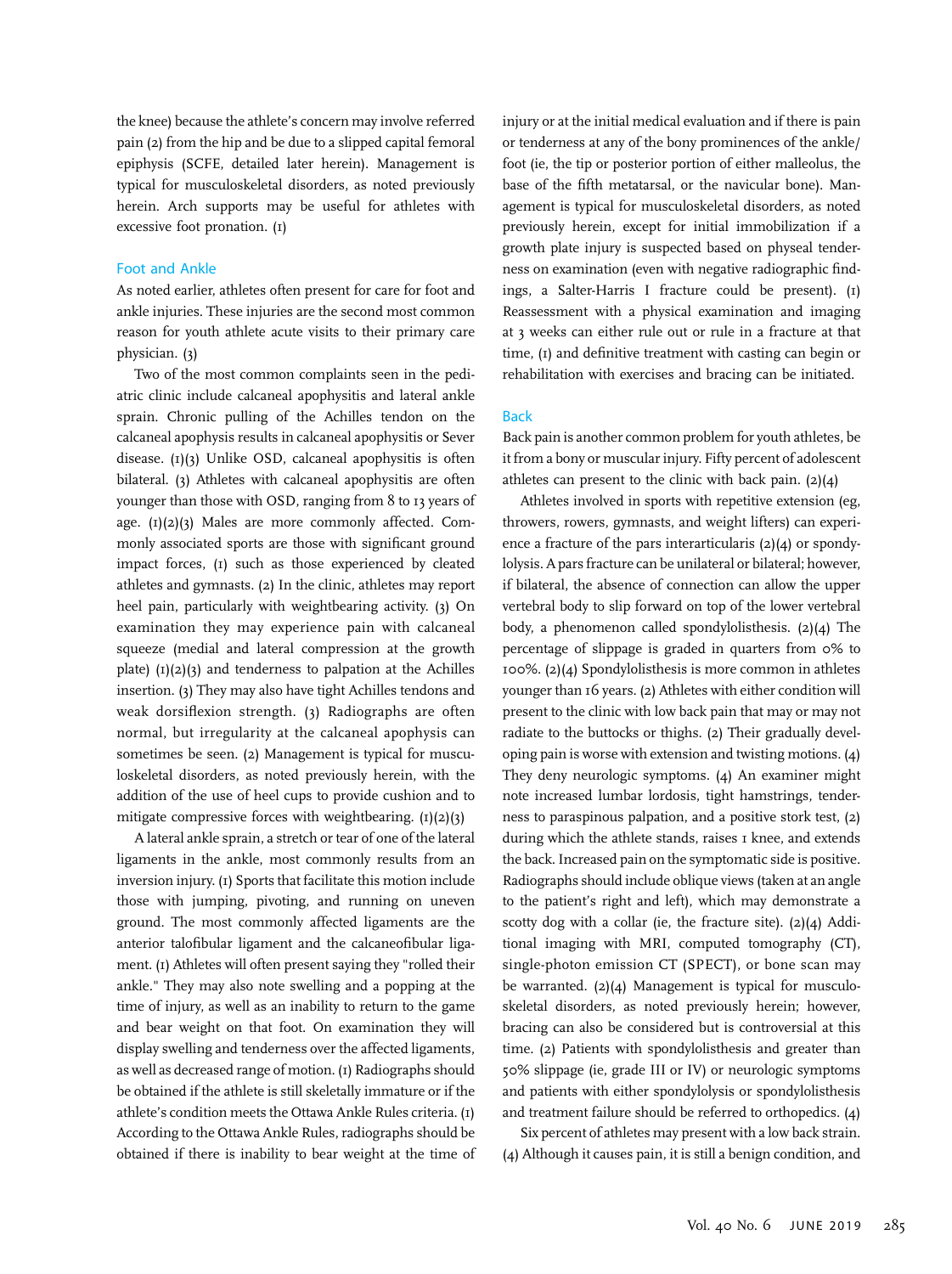other, more concerning, diagnoses should be eliminated by history (as noted earlier) and physical examination. On examination athletes may note back pain; however, results of their straight leg raise should be negative and their neurologic examination normal. Radiographs should be obtained for athletes with pain lasting 3 weeks or longer. Management is typical for musculoskeletal disorders, as noted previously herein. (4)

#### Hip

Hip pain can occur in youth, be they athletes or not. In addition to a targeted history and physical examination, the age, sex, and health status of the athlete can help lead to the diagnosis.

Occurring in 10.8 per 100,000 children, themost common hip disorder in adolescents is SCFE, which occurs when the proximal femoral epiphysis slips posteriorly. (5) The incidence of SCFE hovers around age 11 years and is more common in males and in the black and Hispanic populations. (5) Although it can affect athletes in all sports, SCFE tends to occur in obese individuals, (5) so some sports may be more or less likely to have athletes presenting with SCFE. Affected athletes typically present with hip, inguinal, thigh, or knee pain and a limp. (5) On examination they tend to prefer keeping the affected hip in external rotation and have pain or limitation with internal rotation of that hip. (5) Because SCFE often occurs bilaterally, bilateral radiographs of the pelvis should be obtained and should include anteroposterior and frog leg views. (5) Management of SCFE varies from the typical musculoskeletal care that one would provide in the clinic. To prevent further injury to the joint, including avascular necrosis, cartilage damage, and later arthritis, these patients should be made nonweightbearing immediately and referred for urgent, if not emergency, surgical stabilization. (5)

Younger boys, aged 4 to 8 years, may present with hip pain due to avascular necrosis of the femoral head, also known as Legg-Calve-Perthes disease. (5) They also present with limping and may not complain of hip pain; however, they may experience referred pain to the knee. (5) On examination they also prefer to keep the affected hip in external rotation and experience pain with internal rotation in abduction. (5) Radiographs may demonstrate variable femoral head irregularity. Once identified, the appropriate management is without consensus (5); however, orthopedic referral is still warranted. Conservative care aims to reduce pain, improve motion, and prevent progression of any deformity; surgical care is determined individually by the surgeon. (5)

Older athletes, aged 10 to 25 years, (5) may experience a traction or avulsion injury involving any of the several apophyses located about the pelvis, including the anterosuperior iliac spine (origin of the sartorius), anteroinferior iliac spine (origin of the rectus femoris), ischial tuberosity (origin of the hamstring), and iliac crest (attachment site of the tensor fascia latae and abdominal muscles). (2)(1)(5) Sports that commonly involve a pull at the hip are those that include running, jumping, kicking, pivoting, and twisting, such as soccer, football, gymnastics, and hockey. (5) Typically, athletes will experience a sudden contraction that pulls at 1 of the apophyses, followed by a popping sensation or sound and pain.  $(1)(5)$  On examination they may have swelling and tenderness to palpation in the affected area, as well as pain with active use or passive stretch of the muscle in question.  $(1)(5)$  Radiographs can be helpful to evaluate the avulsed fragment displacement degree and to assess healing.  $(I)(5)$ Management is typical for musculoskeletal disorders, as noted previously herein,  $(I)(2)(5)$  with the consideration for orthopedic referral for 2-cm fragment displacement or failed conservative management.  $(I)(5)$ 

#### Shoulder

Youth athletes in sports with overhead arm motion can present to the clinic with shoulder pain, both acute and chronic. The shoulder is the most commonly dislocated joint in adolescents, be it an acute or chronic dislocation. (1) Acute dislocations typically occur when a force is applied to the arm while the shoulder is abducted and in external rotation. (1) For example, a basketball player attempting a desperation long-distance (Hail Mary) shot before the buzzer has the ball knocked out of his or her hand during late cocking and feels pain in the shoulder. On examination these athletes' shoulders will appear asymmetrical due to the humeral head's new and abnormal anatomical location. (1) Radiographs should be obtained to evaluate for bony injuries, including fractures. (1) Once reduced, the shoulder should be immobilized in a sling. (5) Management is typical for musculoskeletal disorders, as noted previously herein, (1) with the consideration for surgery for athletes in contact sports due to a 65% to 75% chance of recurrence, particularly in males younger than 20 years. (1)

Female athletes tend more commonly to have multidirectional shoulder instability, which is a chronic, atraumatic condition commonly found in gymnasts and swimmers. (1) They will typically note recurrent episodes of subluxation with spontaneous reduction. (1) On examination they will demonstrate shoulder laxity anterior, posterior, or inferior to the glenohumeral joint. (1) In the absence of trauma (ie, no concern for bony injury), radiographs are not indicated. Management is typical for musculoskeletal disorders, as noted previously herein. (1)

Frequent throwers can present with proximal humeral pain caused by traction on the proximal humeral physis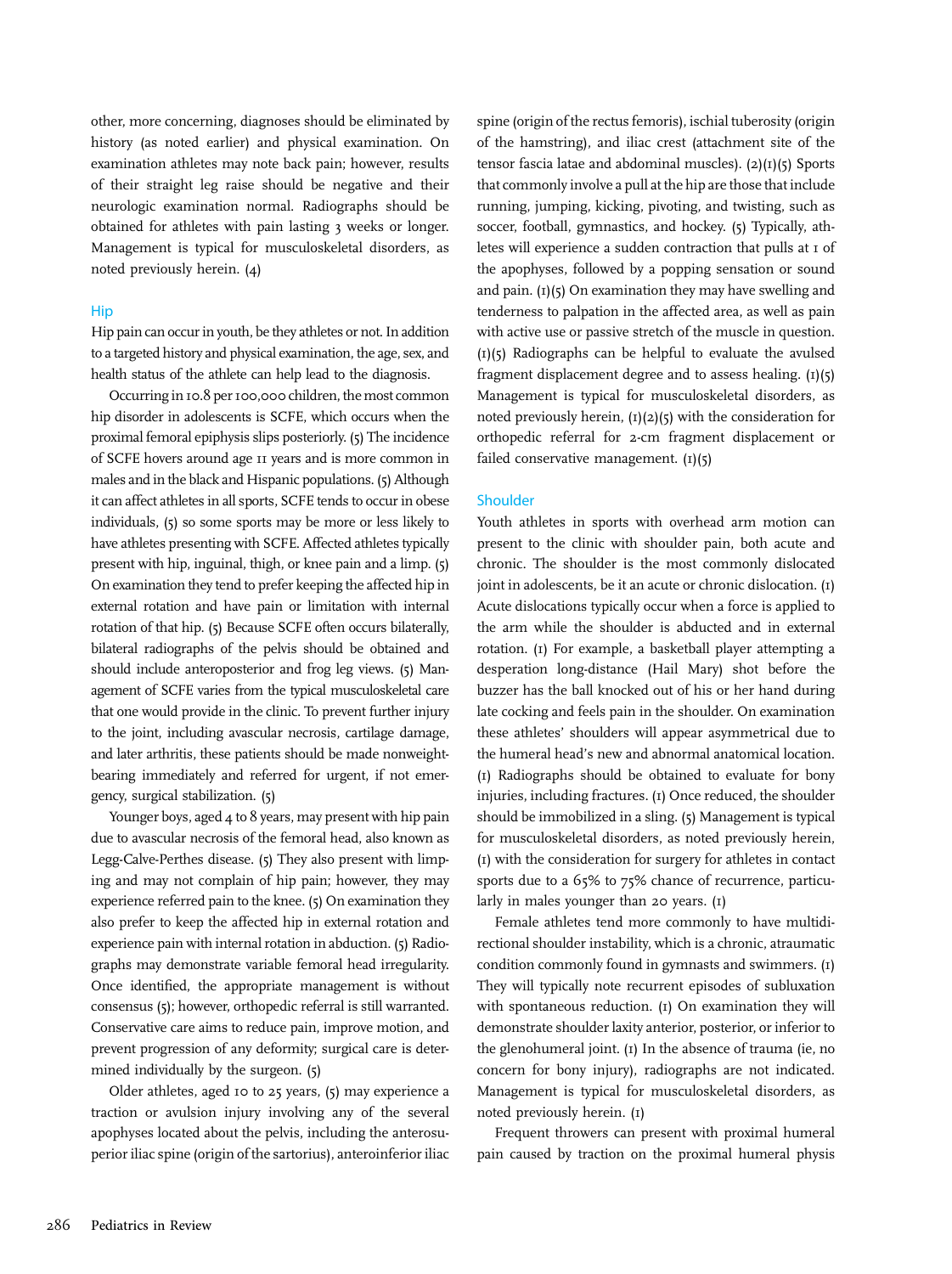from the torque generated with throwing. (2)(6) Proximal humeral epiphysiolysis, or Little League shoulder, typically occurs in baseball pitchers aged 11 to 16 years. (2) In fact, one-third of baseball pitchers can experience shoulder or elbow pain, especially if throwing while fatigued or at higher velocities. (6) Athletes may present with shoulder pain, arm fatigue, decreased throwing speed or accuracy (2) and may report a recent increase in their throwing program. (6) It is important to query their throwing history: the amounts and frequencies of throwing events, participation on 1 or more than 1 team, and participation throughout the year or intermittently. (6) On examination, these athletes have tenderness to palpation at the proximal humerus, may have decreased shoulder motion, and note pain with resisted external rotation. (2)(6) Radiographs may demonstrate widening of the proximal humeral physis (2) and should include axillary views and anteroposterior views with the shoulder in neutral and in external rotation. (6) Imaging the opposite side can be helpful in the diagnosis. (6) Management is typical for musculoskeletal disorders, as noted previously herein, (2)(6) except for an initial, significant period of rest from throwing consisting of 6 weeks up to 3 months. (6) Various sports organizations, leagues, and medical organizations have posted recommendations for pitch counts and rest periods that adjust with age, (6) which can be helpful in counseling athletes and families in beginning or returning to baseball.

#### Elbow

The shoulder is not the only joint involved in throwing mechanics. Throwers also may present with elbow pain, medial and lateral.

When the flexor and pronator muscles of the forearm resist the valgus load associated with late cocking in throwing they generate a pull on the medial epicondyle.  $(I)(6)$ Some athletes may experience a sudden forceful throwing event, causing an avulsion of the medial epicondyle apophysis. (6) When the pulling is recurrent or becomes chronic, medial epicondyle apophysitis, or Little League elbow, can result. Commonly seen in those 10 years and younger, (1) baseball pitchers are most affected by Little League elbow. (6) Outside of a sudden avulsion injury, athletes with overuse or chronic pain will present with pain that is worst at late cocking. (6) As with Little League shoulder, they will also complain about their throwing ability, noting decreased velocity and distance. (6) They will have tenderness to palpation at the medial epicondyle  $(1)(2)(6)$  and experience pain with resisted wrist flexion and forearm pronation and with a valgus stress test. (2) Radiographs, with comparison views of the opposite side, should be considered, particularly

if there are mechanical symptoms, such as locking. (6) Management is typical for musculoskeletal disorders, as noted previously herein, (2)(6) except for an initial, significant period of rest from throwing until pain free  $(I)(2)(6)$ and consideration of referral to orthopedics for surgical stabilization for avulsions that are displaced 5 mm or more. (6)

Although some athletes may experience medial elbow pain from pulling forces, others may experience lateral pain from compression forces, resulting in an OCD of the lateral capitellum. (6) These athletes tend to be older than 10 years and male, throwers and gymnasts. (6) They will present with lateral elbow pain with throwing or weightbearing and may demonstrate decreased extension, supination, and pronation (always compare with the unaffected side). (6) The examiner may note an effusion and mechanical signs, as well. (6) Although radiographs should be performed initially, an MRI most effectively demonstrates the cartilage surface and integrity. (6) Management is typical for musculoskeletal disorders, as noted previously herein, (6) except for consideration of referral to orthopedics for surgical stabilization if bony fragments are present. (6)

#### **Wrist**

As noted previously herein, upper extremity fractures are commonly seen in the ED. In the clinic, athletes may present with more chronic concerns. Fifty percent to 80% of gymnasts may sustain wrist injuries. With weightbearing on their upper extremities, gymnasts can sustain significant compression on and shear stress of the distal radial physis, resulting in distal radial epiphysitis, or gymnast's wrist. (2) Commonly seen in prepubertal athletes (aged 10–14 years), a gymnast's wrist is often associated with floor, beam, and horse activities. (2) On examination, athletes may display normal motion and experience tenderness to palpation of the distal radial physis. (2) Radiographs may demonstrate widening of the growth plate (2). Management is typical for musculoskeletal disorders, as noted previously herein, (2) except for the addition of a wrist brace as needed. (2)

#### **CONCLUSION**

As young athletes continue to increase their frequency and intensity of sports participation, so will their risk of injury increase. They will present to the ED but also to their primary care provider. Evaluation and management of common sports injuries in youth requires knowledge of the likelihood of injury in that age group, from prepubertal to young adult, or sex; the types of injuries associated with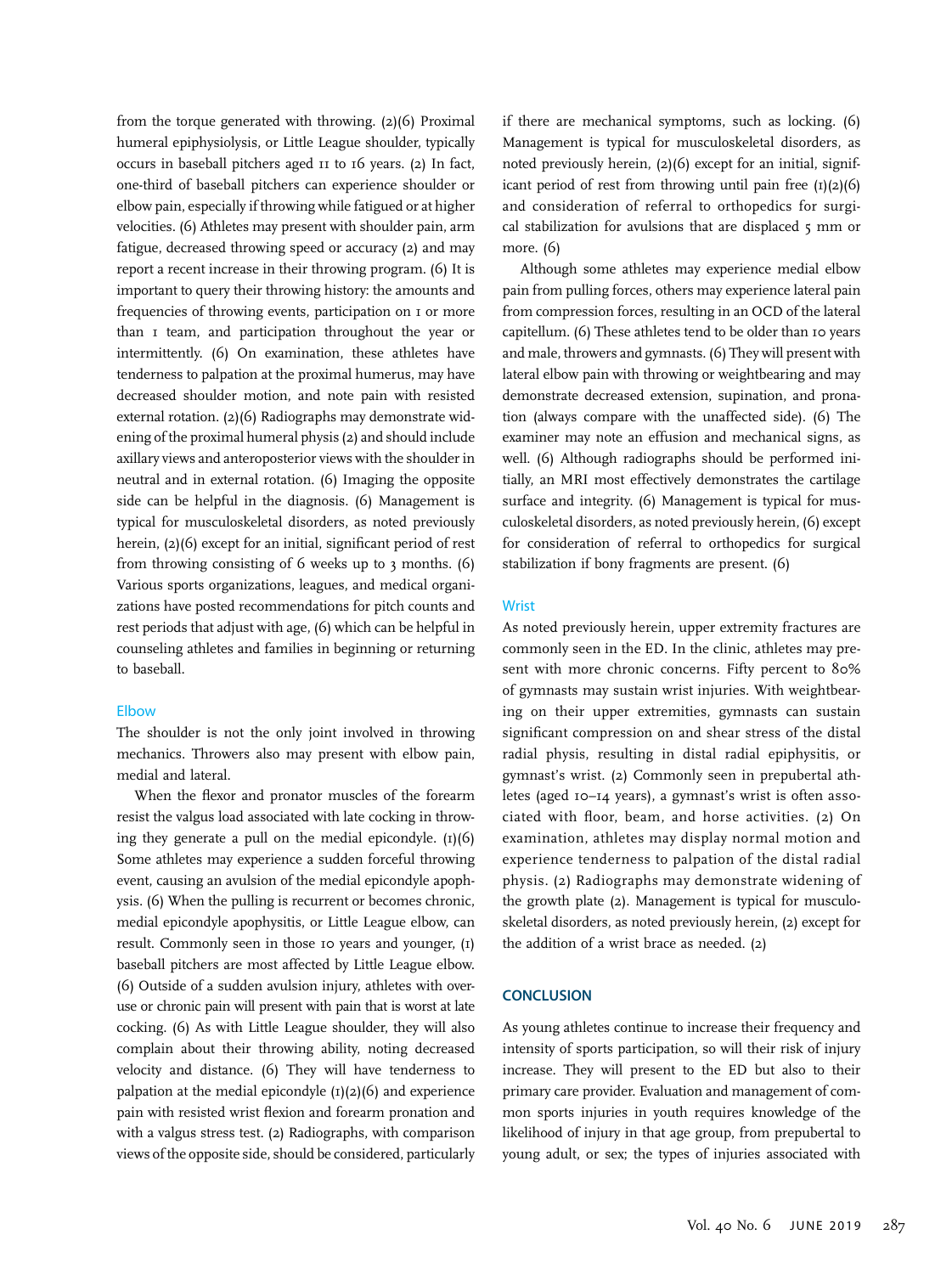different sports; common mechanisms of injury that lead to young athlete pain; the anatomy of the area of concern; helpful historical and physical examination findings; and the appropriate diagnostic tests and therapeutic interventions, based on all of the above.

### Summary

- Based primarily on consensus, owing to lack of relevant clinical studies, important historical findings to note in evaluating a pediatric musculoskeletal injury include confirming the location of the pain and the mechanism of injury, as well as performing a review of systems to rule out medical or rheumatologic causes of musculoskeletal pain.
- Based primarily on consensus, owing to lack of relevant clinical studies, important examination findings to note in evaluating a pediatric musculoskeletal injury include inspection of the area of concern at rest and with motion, as well as evaluating the ligament and muscle function of the affected area.
- Based primarily on consensus, owing to lack of relevant clinical studies, important considerations in ordering diagnostic testing to evaluate a pediatric musculoskeletal injury include obtaining radiographs with at least 2 perpendicular views to rule in/out bony abnormalities and loss of function.
- Based primarily on consensus, owing to lack of relevant clinical studies, important considerations in treating a pediatric musculoskeletal injury include setting a period of rest that allows for appropriate healing; prescribing orthotic devices to aid in pain control, movement, or recovery; prescribing a rehabilitation program for home or at a physical therapy center; and determining return to activities when the athlete has resumed full function of the affected area.
- Based primarily on consensus, owing to lack of relevant clinical studies, important considerations in referring to orthopedics for a pediatric musculoskeletal injury include significant structural or functional disability and failure of conservative management.

#### SUGGESTED QUALITY IMPROVEMENT PROJECTS

- Using a template to obtain an appropriate history and physical examination in evaluating a pediatric sports injury
- Creating decision support to order appropriate diagnostic testing in evaluating a pediatric sports injury

#### ADDITIONAL RESOURCES

For families:

- American Orthopaedic Society for Sports Medicine Stop Sports Injuries:<https://www.stopsportsinjuries.org>
- US baseball pitch counts: [http://m.mlb.com/pitchs](http://m.mlb.com/pitchsmart/pitching-guidelines/For providers)[mart/pitching-guidelines/](http://m.mlb.com/pitchsmart/pitching-guidelines/For providers)

For providers:

- Physical examination how-to videos by Dr. Jordan Metzl:<http://drjordanmetzl.com/pediatric-exams/>
- Team Physician Consensus Statements: [https://jour](https://journals.lww.com/acsm-msse/pages/collectiondetails.aspx?TopicalCollectionId=3)[nals.lww.com/acsm-msse/pages/collectiondetails.aspx?](https://journals.lww.com/acsm-msse/pages/collectiondetails.aspx?TopicalCollectionId=3)  $TopicalCollectionId = 3$  $TopicalCollectionId = 3$  $TopicalCollectionId = 3$



References for this article are at [http://pedsinreview.aappu](http://pedsinreview.aappublications.org/content/40/6/278)[blications.org/content/40/6/278.](http://pedsinreview.aappublications.org/content/40/6/278)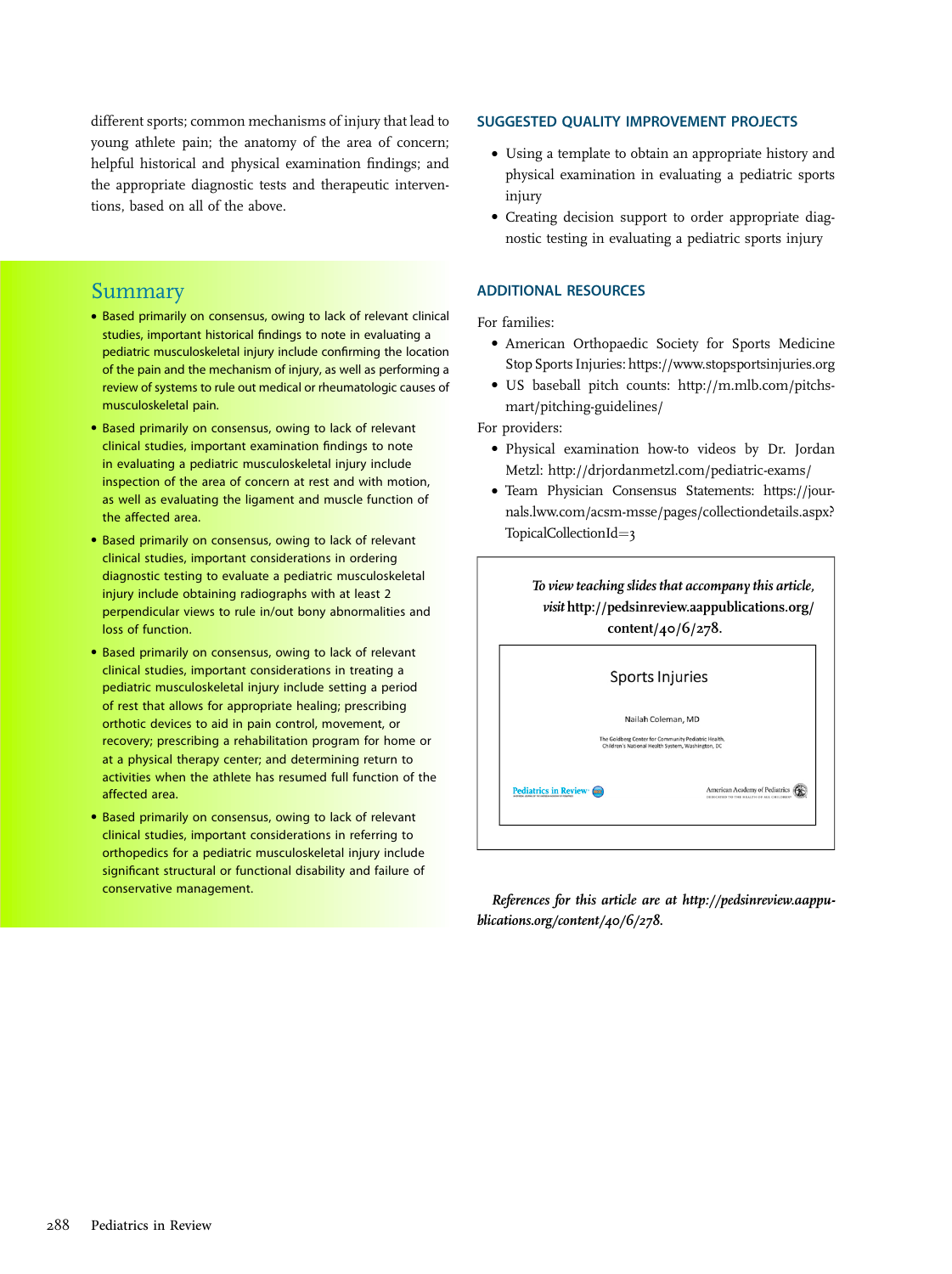## PIR QUIZ

There are two ways to access the journal CME quizzes:

1. Individual CME quizzes are available via the blue CME link under the article title in the Table of Contents of any issue.

2. To access all CME articles, click "Journal CME" from Gateway's main menu or go directly to: [http://www.aappublications.](http://www.aappublications.org/content/journal-cme)

[org/content/journal-cme.](http://www.aappublications.org/content/journal-cme)

3. To learn how to claim MOC points, go to: [http://www.aappublications.org/content/moc-credit.](http://www.aappublications.org/content/moc-credit)

- 1. A 14-year-old girl is brought to the office after sustaining a twisting left knee injury while REQUIREMENTS: Learners playing soccer. She is unable to bear weight and says that her knee feels unstable. She walks into the office with crutches. Physical examination of the left knee is significant for a large effusion and a positive Lachman test. An anterior cruciate ligament tear with or without meniscus involvement is suspected. In addition to placing her in a knee immobilizer, which of the following is the most appropriate next step in management?
	- A. Continue to use the crutches and reevaluate in a few weeks, after the effusion is resolved.
	- B. Order radiographs and magnetic resonance images of the knee and refer her to orthopedics.
	- C. Prescribe nonsteroidal anti-inflammatory drugs (NSAIDs) for 2 weeks.
	- D. Refer her to physical therapy.
	- E. Refer her to the emergency department for further evaluation.
- 2. A 12-year-old boy who runs track is brought to the clinic for evaluation of left knee pain. He has been complaining of left knee pain on the anterior tibia area below the patella. There is no swelling of the left knee or effusion. A swelling in the area of the anterior tibia directly below the left patella is noted. Which of the following is the most likely diagnosis of the left lower extremity in this patient?
	- A. Anterior cruciate ligament tear.
	- B. Patellar dislocation.
	- C. Patellofemoral pain syndrome.
	- D. Sinding-Larsen-Johansson syndrome.
	- E. Tibial tubercle apophysitis.
- 3. A 9-year-old boy who is a gymnast is brought to the clinic for evaluation of heel pain. The patient complains of bilateral heel pain, particularly when he lands on his feet during gym practice. He denies any recent trauma. On physical examination he has point tenderness around the midfoot area and pain with calcaneal squeeze bilaterally. No ankle swelling is noted. Which of the following is the most likely diagnosis in this patient?
	- A. Hypermobility syndrome.
	- B. Lateral ankle sprain.
	- C. Pes planus or flat feet.
	- D. Sever disease or calcaneal apophysitis.
	- E. Shin splints.
- 4. An overweight teenage female athlete is seen in the clinic because of low back pain. The patient participates in weight lifting. She reports on and off nonradiating lower back pain exacerbated by exercise and relieved by rest. There is no history of change in bowel habits and no urinary retention. On physical examination she does not have any midline back point tenderness and has normal neurologic examination findings, with no pain on straight leg raise. Radiographs of the lumbar spine are normal. The patient was recommended rest, ice, and NSAIDs. In addition to discussion about weight management, which of the following is the most appropriate next step in the management in this patient?
	- A. Complete bed rest.
	- B. Magnetic resonance imaging of the lumbar spine.
	- C. Myelogram.
	- D. Putting her in a back brace.
	- E. Reassessment in 3 weeks and possible physical therapy.

can take Pediatrics in Review quizzes and claim credit online only at: [http://](http://pedsinreview.org) [pedsinreview.org](http://pedsinreview.org).

To successfully complete 2019 Pediatrics in Review articles for AMA PRA Category 1 Credit<sup>TM</sup>, learners must demonstrate aminimum performance level of 60% or higher on this assessment. If you score less than 60% on the assessment, you will be given additional opportunities to answer questions until an overall 60% or greater score is achieved.

This journal-based CME activity is available through Dec. 31, 2021, however, credit will be recorded in the year in which the learner completes the quiz.



2019 Pediatrics in Review now is approved for a total of 30 Maintenance of Certification (MOC) Part 2 credits by the American Board of Pediatrics through the AAP MOC Portfolio Program. Complete the first 10 issues or a total of 30 quizzes of journal CME credits, achieve a 60% passing score on each, and start claiming MOC credits as early as October 2019. To learn how to claim MOC points, go to: [http://www.aappublications.](http://www.aappublications.org/content/moc-credit) [org/content/moc-credit](http://www.aappublications.org/content/moc-credit).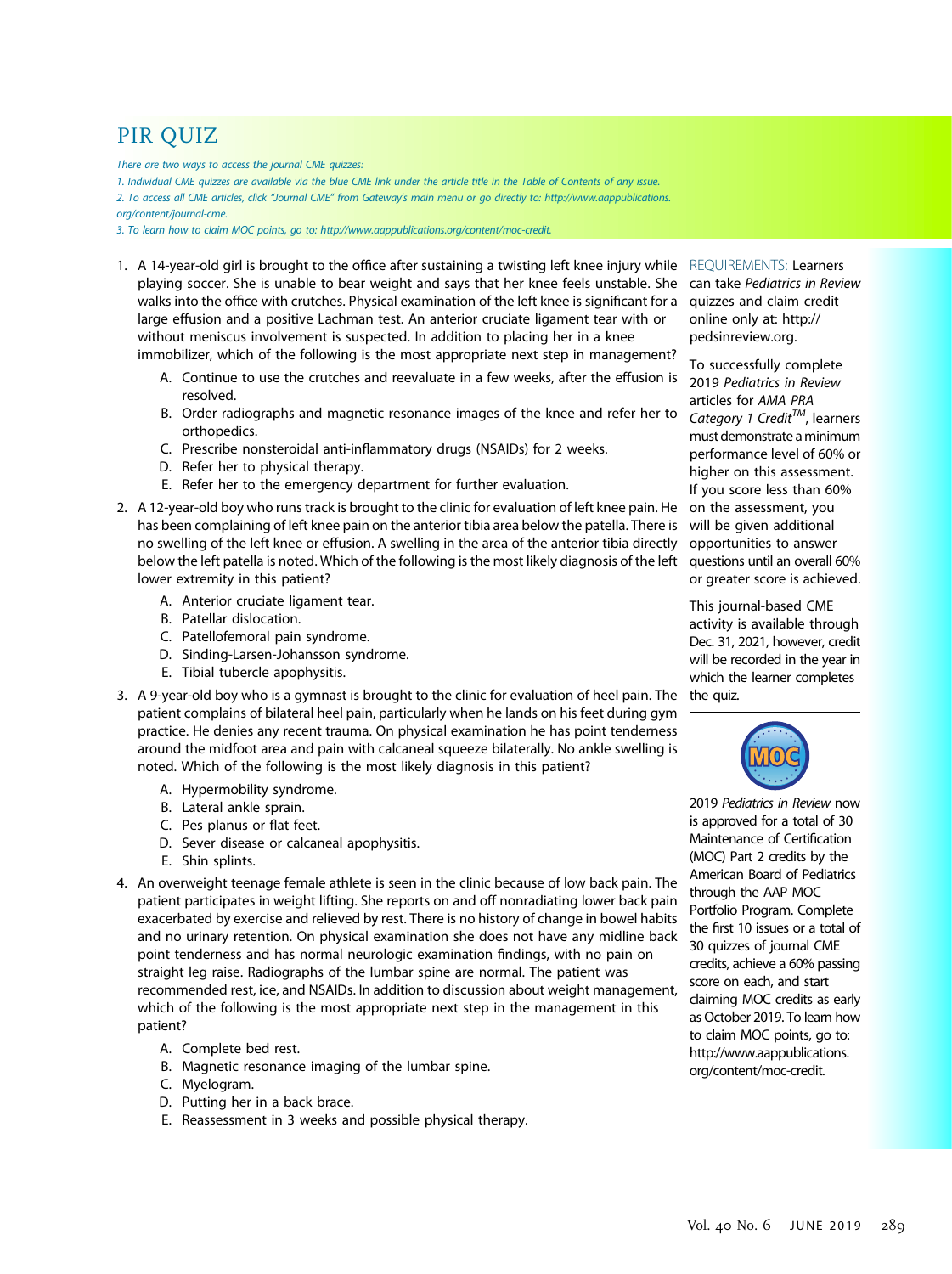- 5. A 13-year-old overweight boy is seen in the clinic with a history of intermittent bilateral hip pain, worsening during the last 4 weeks. The pain is exacerbated by running, and sometimes he feels that his legs will give away. This has affected his sports participation. He has limited internal rotation of both hips. Which of the following is the most likely diagnosis in this patient?
	- A. Back injury leading to referred pain to the hip.
	- B. Bilateral avulsion injury of the anterosuperior iliac spine.
	- C. Bilateral femoral anteversion.
	- D. Bilateral slipped capital femoral epiphysis.
	- E. Legg-Calves-Perthes disease.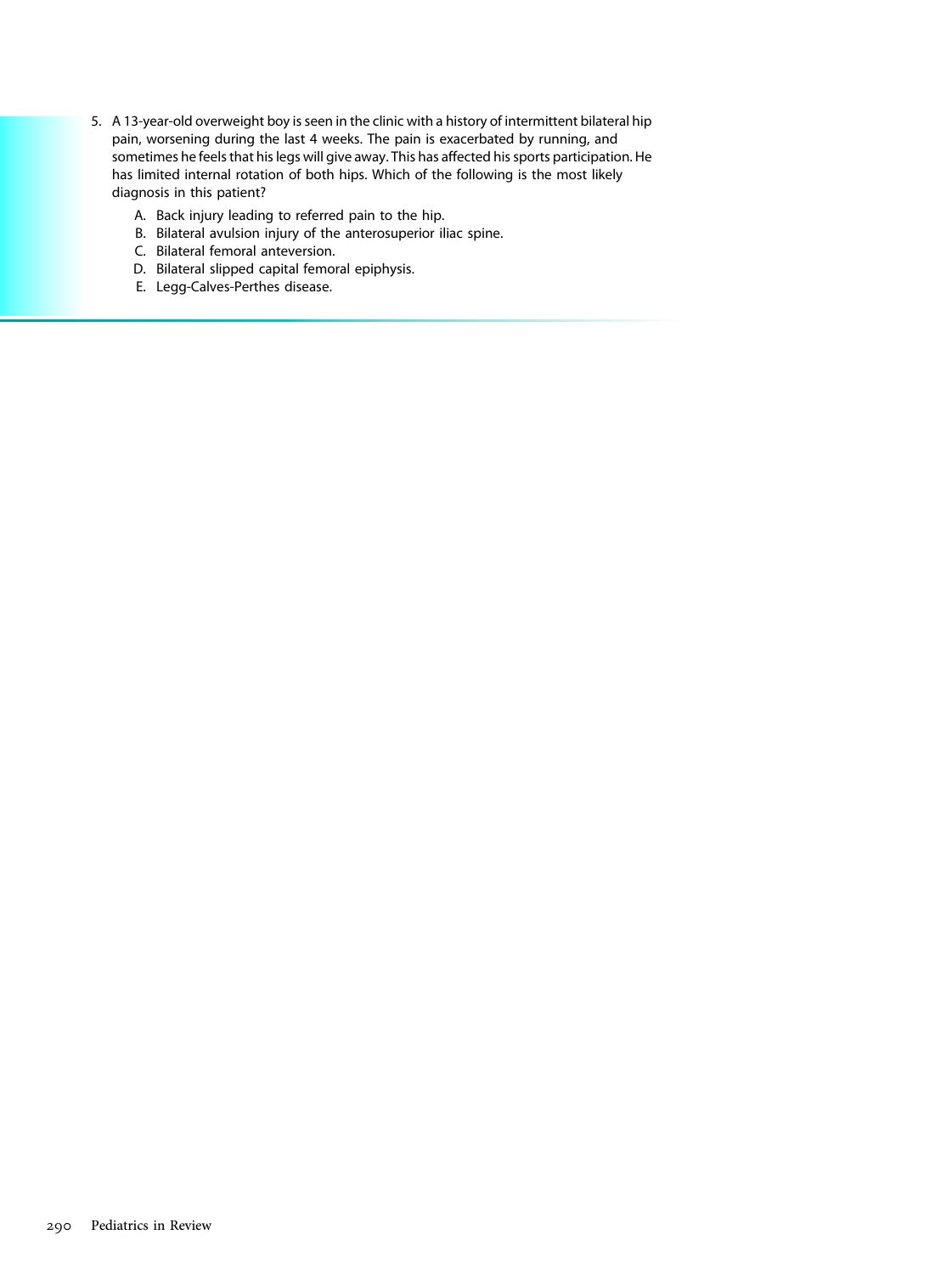### Nailah Coleman **Sports Injuries**

### DOI: 10.1542/pir.2018-0221 *Pediatrics in Review* 2019;40;278

| <b>Updated Information &amp;</b><br><b>Services</b> | including high resolution figures, can be found at:<br>http://pedsinreview.aappublications.org/content/40/6/278                                                                                                                                                                                                                                                                                                                                                                                                                                                                                                                                                                                                                   |
|-----------------------------------------------------|-----------------------------------------------------------------------------------------------------------------------------------------------------------------------------------------------------------------------------------------------------------------------------------------------------------------------------------------------------------------------------------------------------------------------------------------------------------------------------------------------------------------------------------------------------------------------------------------------------------------------------------------------------------------------------------------------------------------------------------|
| <b>Supplementary Material</b>                       | Supplementary material can be found at:<br>http://pedsinreview.aappublications.org/content/suppl/2019/05/30/40<br>.6.278.DC1                                                                                                                                                                                                                                                                                                                                                                                                                                                                                                                                                                                                      |
| <b>References</b>                                   | This article cites 6 articles, 0 of which you can access for free at:<br>http://pedsinreview.aappublications.org/content/40/6/278.full#ref-list<br>$-1$                                                                                                                                                                                                                                                                                                                                                                                                                                                                                                                                                                           |
| <b>Subspecialty Collections</b>                     | This article, along with others on similar topics, appears in the<br>following collection(s):<br><b>Medical Education</b><br>http://classic.pedsinreview.aappublications.org/cgi/collection/medica<br>1_education_sub<br><b>Journal CME</b><br>http://classic.pedsinreview.aappublications.org/cgi/collection/journal<br>cme<br><b>Sports Medicine/Physical Fitness</b><br>http://classic.pedsinreview.aappublications.org/cgi/collection/sports_<br>medicine:physical_fitness_sub<br><b>Rehabilitation</b><br>http://classic.pedsinreview.aappublications.org/cgi/collection/rehabil<br>itation sub<br><b>Orthopaedic Medicine</b><br>http://classic.pedsinreview.aappublications.org/cgi/collection/orthop<br>edic medicine sub |
| <b>Permissions &amp; Licensing</b>                  | Information about reproducing this article in parts (figures, tables) or<br>in its entirety can be found online at:<br>https://shop.aap.org/licensing-permissions/                                                                                                                                                                                                                                                                                                                                                                                                                                                                                                                                                                |
| <b>Reprints</b>                                     | Information about ordering reprints can be found online:<br>http://classic.pedsinreview.aappublications.org/content/reprints                                                                                                                                                                                                                                                                                                                                                                                                                                                                                                                                                                                                      |